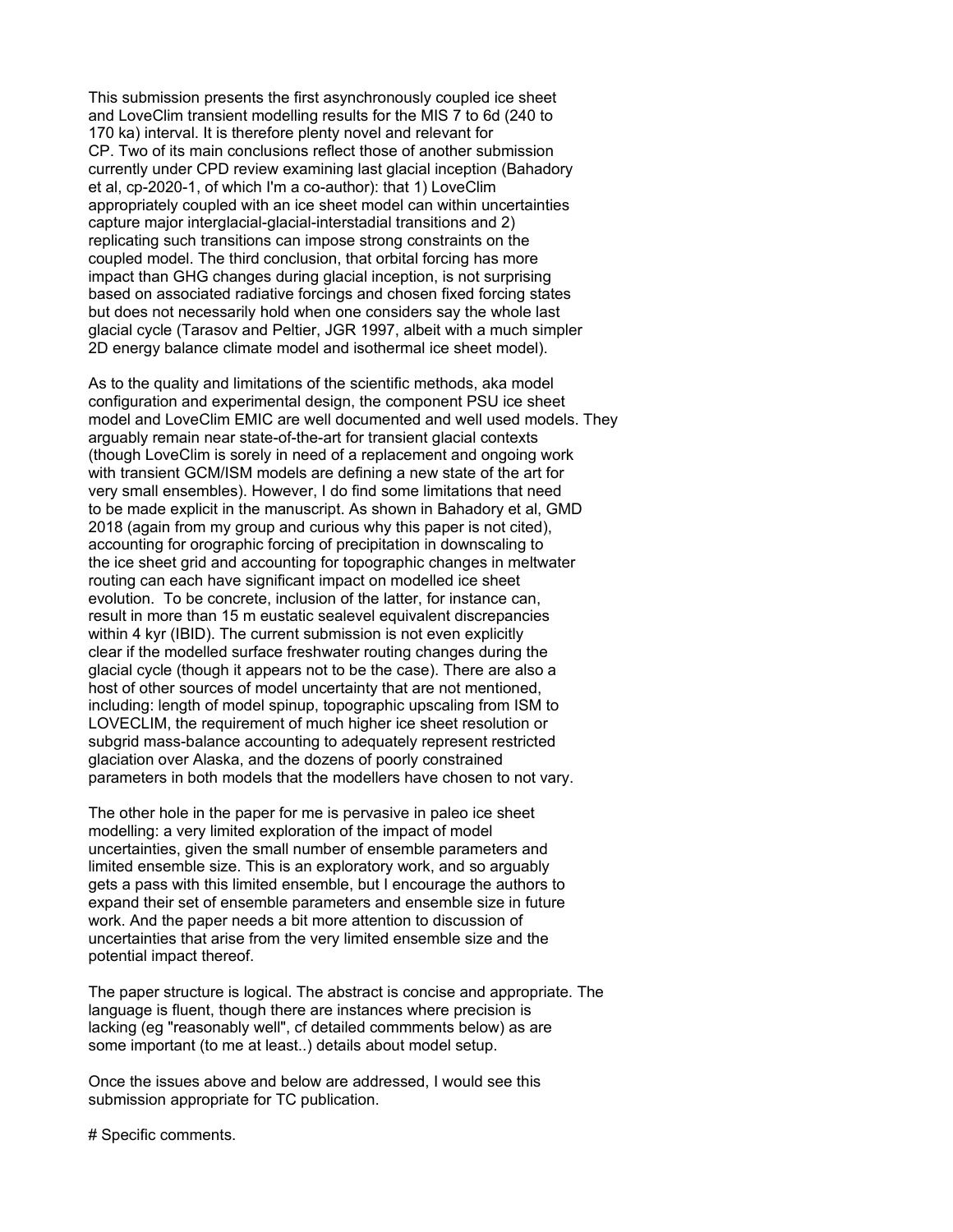For a range of model parameters, the simulations capture the reconstructed evolution of global ice volume reasonably well # What does "reasonably well" mean. Be precise

It is demonstrated that glacial inceptions 20 are more sensitive to orbital variations, whereas terminations from deep glacial conditions need both orbital and greenhouse gas forcings to work in unison

# this likely depends on your choice of fixed orbital configuration # cf Tarasov and Peltier, JGR 1997.

This poses a general challenge for transient coupled climate-ice sheet modeling.

# on the flip side, it poses a strong constraint opportunity, cf # Bahadory et al, cp-2020-1.pdf in TCD

which correspond to about 1.3 mm/year global sea level equivalent during the build-up phase.

# that number is more than a factor too small for last glacial # inception if one goes by the cited LR04 stack

fig 3 captions

# again mixing up ensemble with ensemble run. An ensemble is a collection # of model runs.

fig 3

# does this show all the model runs in the non-fixed forcing ensemble you # carried out? If so, please make this clear.

including multi-ensemble simulations

# do you mean mult-run or did you actually carry out multiple ensembles? # If so, how large was each ensemble?

The effect of CO2 variations with respect to the reference CO2 concentration (365ppm) on the longwave 120 radiation flux is scaled up by a factor  $\alpha$ , to account for the low default sensitivity of ECBilt to changes in CO2 concentrations (Friedrich and Timmermann, 2020;Timmermann and Friedrich, 2016).  $\alpha$  is determined based on transient past and future simulations.

# Please provide the pCO2 ECR for alpha=2 with your setup. This would # let reader better judge how consistent this resultant sensitivity is # compared to that of IPCC grade GCMs. Also, it would be worthwhile # comparing your \alpha to that found based on 1D radiative-convective # modelling (Ramanathan et al, 1979 JGR).

2.2 PSUIM surface mass balance description, eq 1 and 2 # on what timestep is this carried out? If longer than 1 hour # (presumably), what accounting is there for diurnal variations?

after eq 4 : with  $r = max$ J0,  $min[1, (T^* + 3)/3]$ # Based on my on examination of ice sheet model horizontal basal # temperature between along flow adjacent grid cells (which provides # logical upper bound for the transition range), 3 C is a wide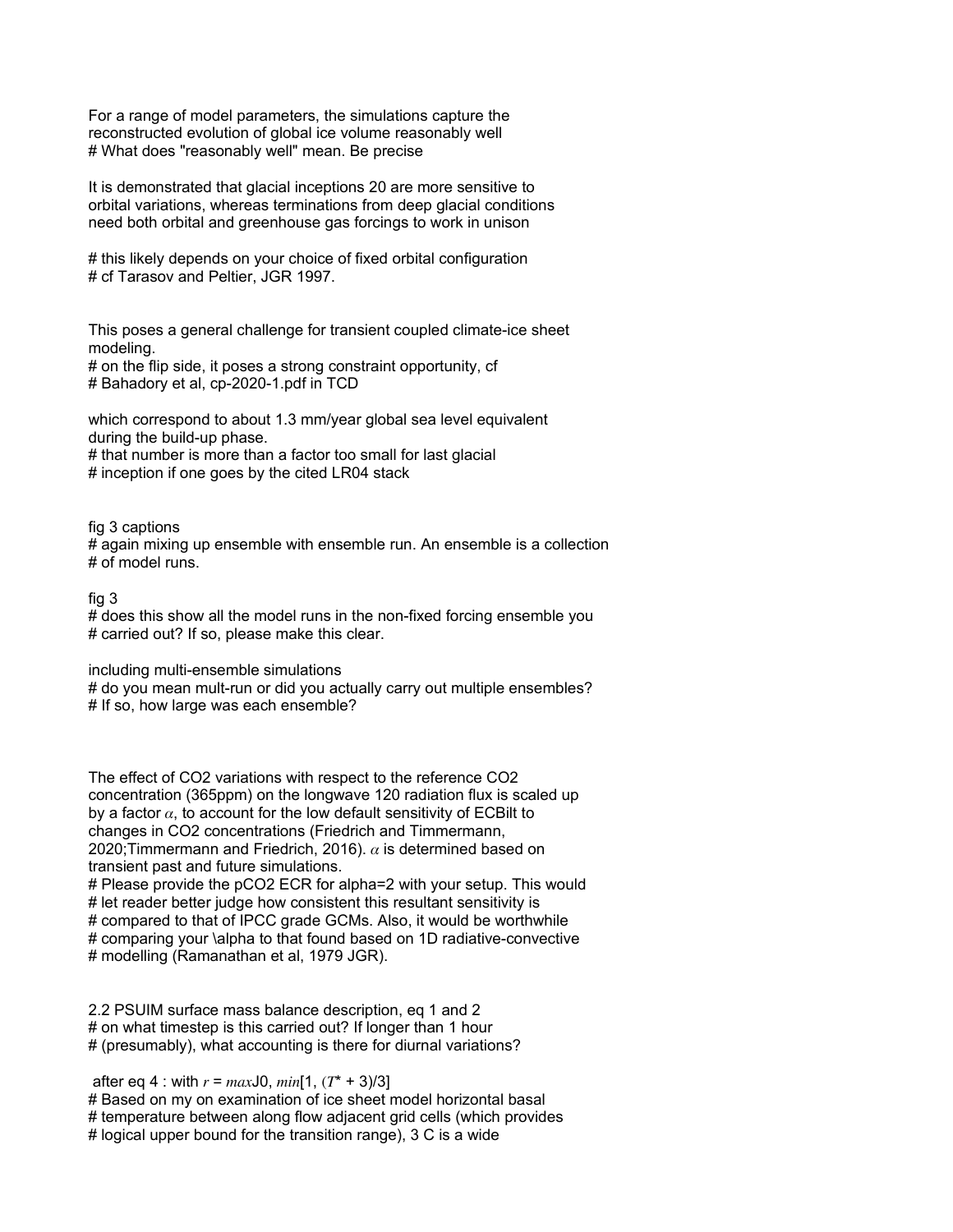# transition range for warm based sliding. How is this justified?

For the NH, a binary sliding coefficient map ... low sliding over present-day land  $(C(x, y) = ...$  representing non-deformable rock). # Much of Southern Canada and Northern USA (regions of glacial ice # cover) is covered by tills, not hard beds and this can significantly # influence ice sheet evolution (eg Tarasov and Peltier, 2004 # QSR). How do you justify making all this hard bedded?

Preliminary experiments (not shown) with different acceleration factors suggest that model results do not change significantly when  $N \le 5$ .

# Please be more precise by what "significantly" means.

Furthermore, for surface temperature  $T$ , a lapse-rate correction of 8˚C km−1 is applied to account for differences between LOVECLIM orography and PSUIM topography and precipitation is multiplied by a Clausius–Clapeyron factor of 2^.. with \$\Delta T\$ being the temperature lapse-rate correction, to account for the elevation desertification effect (DeConto and Pollard, 2016). # How do you justify using a lapse rate that is inconsistent with # the lapse rate LOVECLIM uses internally? For future work, I would # strongly advise inclusion of orographic forcing given the impact # thereof missed in a coarse grid EMIC (cf eg Bahadory # and Tarasov, GMD 2018)

Basal melting and liquid runoff from PSUIM is discharged via LOVECLIM's runoff masks in both hemispheres; # do these masks account for changing topography? And if so, what # accounting is there for critical subgrid gateways for southern # drainage from the NA North American) ice complex (cf eg Tarasov and

# Peltier, QSR 2006).

Increasing the value of  $m$  (Eq. (1))

# as a reader, it is a pain to flip back 5 pages to find out what m # is, please add a few descriptive words (surface energy offset term # or some such) ditto for \alpha

3.2 Ice sheet evolution

# this section would be strengthened with more contact with the # (albeit limited) glacial geological litterature. The key relevant # data are Late Pleistocene glacial limits. Does your model respect # them everywhere? If not, what are the main discrepancies? The only # regions I see that could be at issue are your Alaskan incursion and # Northern Siberia.

the glaciation 235 into MIS 6 is delayed by ~3ky (191ka instead of 194ka).

# Do you really believe that temporaly uncertainty in inferred # sealevel is < 3 kyr that far back?

After a relatively stable interglacial state till MIS 7a, the system moves into the next glacial and reaches a glacial equilibrium state. # This description does not accurately reflect your figure 3, I see no # sign of a "glacial equilibrium"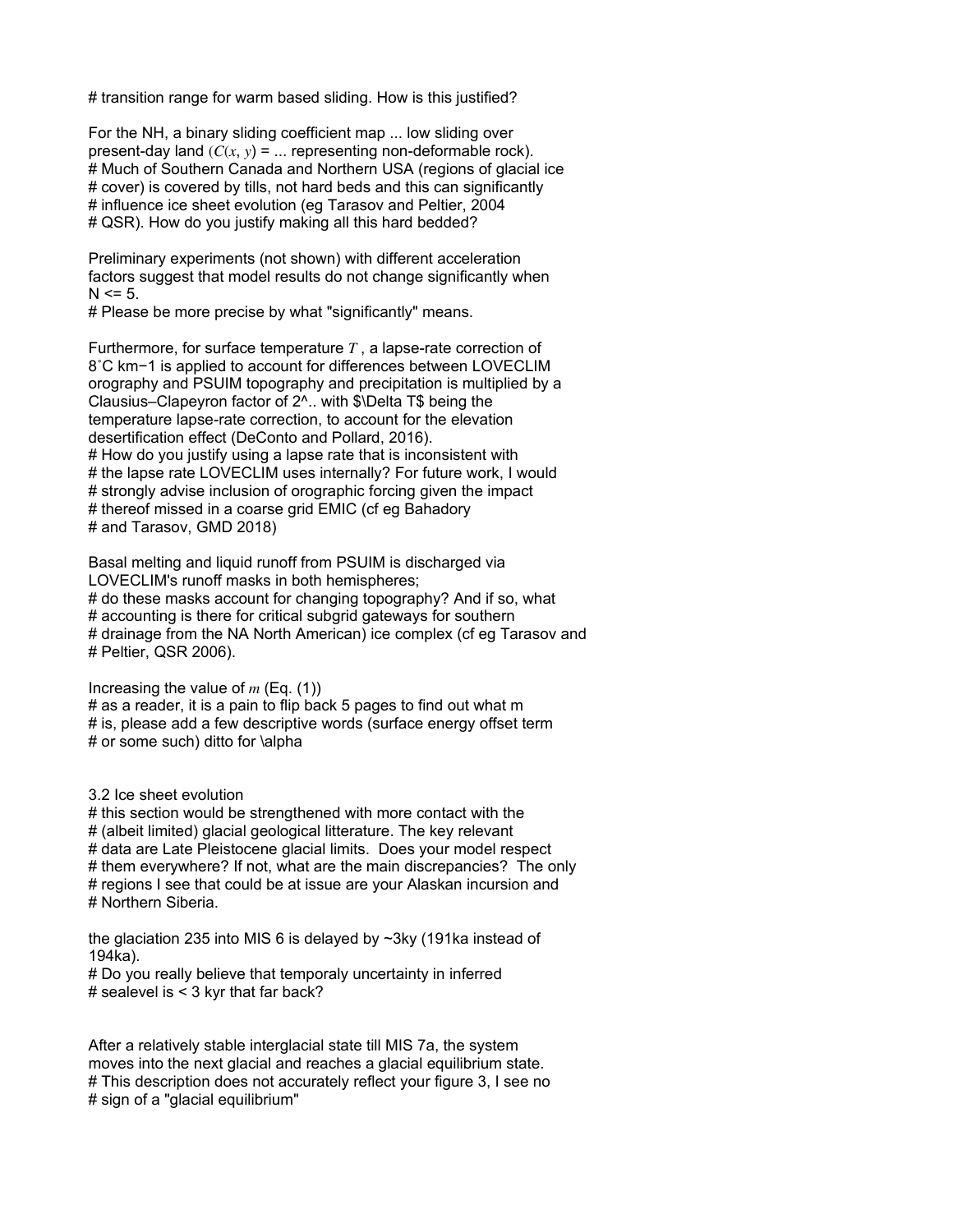...Batchelor et al. (2019), have suggested a larger Eurasian ice sheet over the MIS 6 period (160-140ka),

# "suggested" does not accurately nor precisely reflect the

# inferences. Be more accurate: eg glacial geological record indicates # that the asynchronous maximal MIS 6 ice margins are outside of MIS 2 # ice margins.

# leading to temperatures low enough (Fig. 6d) to avoid ablation even if # the Laurentide extends equatorward

There is always seasonal ablation on an northern ice sheet. Be more precise.

Figure 7:

# makes it a lot easier for the reader if subplots have descriptive # headings on the plot. Having to visually jump between each subplot and a large # caption disrupts reader assimilation of the plots.

Fig 7 caption two ensembles of # do you mean two ensemble members?

Fig 7f-i

# I find the colour scheme has insufficient and distorting colour range. Eg # for 7h the 0.3:0.5 colour is just a shade darker than the -0.3:-0.1 range # colour. Furthermore, it makes no sense that the plot has regions where # these colour border each other without any intermediate ranges showing.

Fig 7:

# I am a bit confused why there is such limited glaciation east of the # Canadian Cordillera, given the northwesterly (and therefore relatively colder) # absolute winds and rainfall anomalies that match (within the colour # scheme) other sectors with significant ice cover. Is this due to # the temperature bias correction or limited rainful or ? On that note, # a short discussion on the impact of the bias correction would aid # interpretation of its role in your results.

this behavior is reminiscent of a saddle node bifurcation

We find that small changes in the Laurentide's ice distribution for similar total ice volumes can lead to a saddle node 400 bifurcation of the system

# which is correct? Have you shown this to be a saddle node bifurcation # or is this reminiscent of a saddle node bifurcation?

Also, the stationary wave feedback reported here 410 could be a model dependent feature of LOVECLIM, given it has only three atmospheric levels

# and LOVECLIM is run at a relatively coarse T21, while the # litterature indicates that at least T42 is needed to avoid major # resolution sensitivity of the eddy driven jet (eg Lofverstrom and # Liakka, 2018).

Results also suggest that our coupled simulations are realistic over a narrow range of parameters # what does "realistic" mean? Again, be precise

is more difficult than conducting timeslice experiments # I would say much more difficult and therefore offers much more # self-constraint